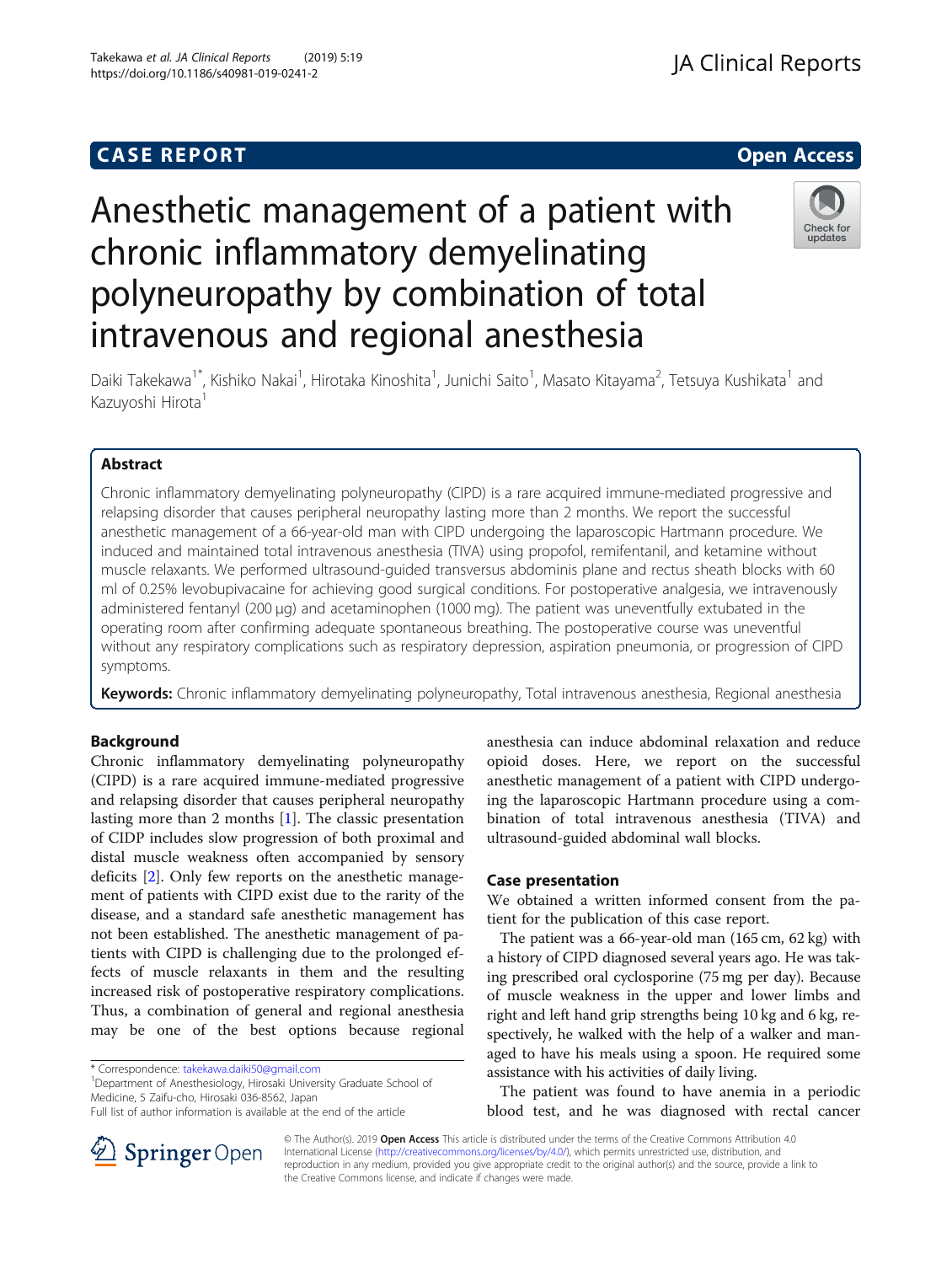following a detailed examination. Therefore, he was scheduled to undergo the laparoscopic Hartmann procedure. His respiratory function tests showed that he had restrictive ventilatory impairment (VC, 2470 ml; %VC, 66.9%; FEV<sub>1.0,</sub> 1910 ml; %FEV<sub>1.0,</sub> 77.0%). He did not have any other abnormal medical history or laboratory results.

On the morning of the surgery, the patient was administered roxatidine (75 mg) as anesthetic premedication. We induced anesthesia using propofol (80 mg), ketamine (30 mg), and remifentanil (0.3 μg/kg/min), and maintained it using propofol (4–5 mg/kg/h) and remifentanil  $(0.15-0.2 \mu g/kg/min)$  without the use of muscle relaxants. Tracheal intubation was uneventful with a 1% lidocaine 4 ml tracheal sprinkle. After the induction, we performed the ultrasound-guided transversus abdominis plane and rectus sheath blocks using 60 ml of 0.25% levobupivacaine. Additionally, we administered fentanyl (200 μg) and acetaminophen (1000 mg) intravenously for postoperative analgesia. The abdominal wall blocks helped in maintaining good surgical conditions without the use of muscle relaxants. The operation lasted 4 h and 25 min and the total blood loss was a little. The patient emerged from the anesthesia and was uneventfully extubated in the operating room after confirming adequate spontaneous breathing. Next, the patient was transferred to the intensive care unit and was administered a continuous intravenous infusion of fentanyl (12.5 μg/h) for postoperative analgesia. On the following day, we discontinued the continuous intravenous infusion of fentanyl and moved the patient to the general ward. The postoperative course was uneventful without any respiratory complications such as respiratory depression, aspiration pneumonia, and progression of CIPD symptoms.

#### **Discussion**

No specific guidelines for the anesthetic management of patients with CIPD exist due to the rarity of the disease. However, caution must be exercised due to the prolonged effect of muscle relaxants and the increased risk for postoperative respiratory complications and disease exacerbation in patients with CIPD. Thus, we chose general and regional anesthesia without the use of muscle relaxants.

Patients with some types of neuromuscular disorders are markedly sensitive to muscle relaxants [\[3](#page-2-0)]. In fact, Hara and colleagues reported prolonged effects of vecuronium in a patient with CIPD undergoing partial gastrectomy [[4](#page-2-0)]. However, Maruyama and colleagues reported the safe use of rocuronium with sugammadex for reversal while monitoring muscle relaxation in three patients with CIPD [\[5\]](#page-2-0), and Tezcan and colleagues used sugammadex successfully to reverse rocuronium in a patient with Guillain-Barre syndrome (GBS), which is a disease similar to CIPD [[6\]](#page-2-0). Hence, muscle relaxant reversals with sugammadex may be safely used in patients with CIPD. On the contrary, confirmed cases of allergic reactions to clinical doses of sugammadex have been reported, and the sensitivity of patients with CIPD to muscle relaxants requires further research. Therefore, we preferred to avoid the use of muscle relaxants and sugammadex in the present case.

For inducing abdominal relaxation without muscle relaxants, regional anesthesia is required. However, the safety of regional anesthesia for CIPD patients has not been established. Wiertlewski and colleagues reported the case of a woman with GBS in whom the neurologic status worsened after labor under epidural analgesia [\[7](#page-2-0)]. Conversely, Bhaskar et al. successfully managed a patient with CIPD undergoing cystolithotripsy by spinal anesthesia [[8\]](#page-2-0). Additionally, Richter T et al. stated that spinal anesthesia is acceptable for cesarean delivery in patients with CIDP, although partial neural blocks in the feet persisted for 1 day [[9\]](#page-2-0). To the best of our knowledge, no reports have described peripheral nerve blocks for patients with CIPD. However, we chose peripheral nerve blocks instead of an epidural block and spinal anesthesia after considering the surgical approach and the fact that our patient was compromised by immunosuppressants. Our patient did not experience postoperative progression of CIPD symptoms including abdominal sensory deficits, and we were able to reduce the opioid doses. Thereby, the uneventful postoperative course proceeded without any respiratory complications. However, further data are required to establish the safety of peripheral nerve blocks for patients with CIPD.

#### Conclusion

In summary, we successfully managed the anesthesia of a patient with CIPD undergoing laparoscopic surgery using a combination of TIVA with ultrasound-guided abdominal wall blocks without the use of muscle relaxants.

#### Abbreviations

CIPD: Chronic inflammatory demyelinating polyneuropathy; GBS: Guillain-Barre syndrome; TIVA: Total intravenous anesthesia

#### Acknowledgements

Not applicable. Funding

Not applicable.

#### Availability of data and materials

Please contact the author for data requests.

#### Authors' contributions

DT collected the data and drafted the manuscript. KN, HK, JS, MK, TK, and KH revised the manuscript. All authors read and approved the final manuscript for submission.